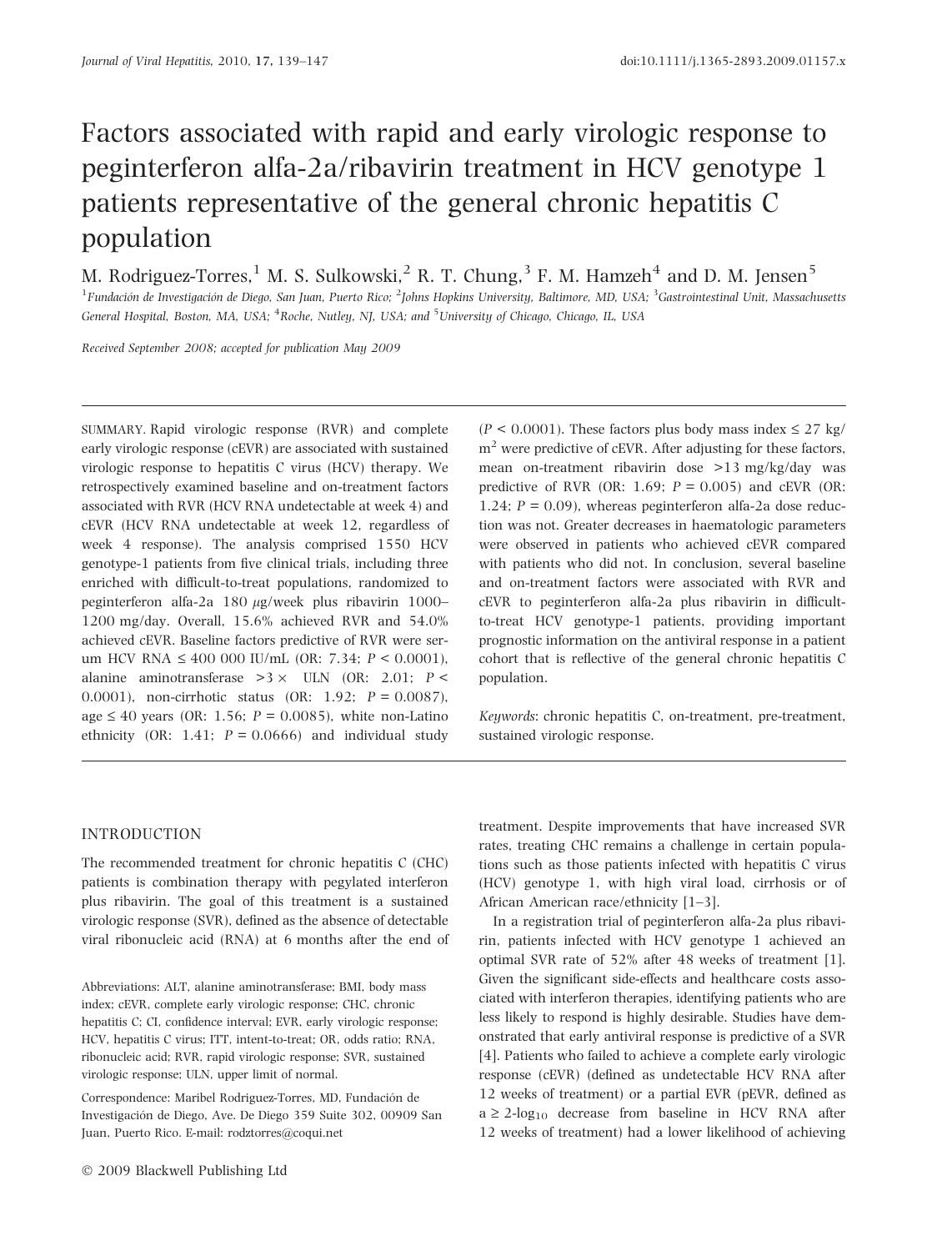SVR with an additional 36 weeks of treatment [2,5–7]. Rapid virologic response (RVR), defined as undetectable HCV RNA after 4 weeks of treatment [8], was found to be the single best predictor of SVR in HCV genotype 1-infected patients treated with peginterferon alfa-2a plus ribavirin [8].

Baseline factors that have been shown to predict SVR to peginterferon alfa-2a plus ribavirin include HCV genotype (other than type 1), age  $(≤40$  years) and body weight  $(\leq 75 \text{ kg})$  [6]. Identifying factors that predict RVR and cEVR should further refine CHC treatment regimens. In patients infected with HCV genotype 1 and treated with peginterferon alfa-2a plus ribavirin for 24 weeks, baseline factors associated with RVR included lower viral load, absence of cirrhosis/bridging fibrosis and HCV genotype 1b [8]. Lower viral load was also associated with EVR/cEVR in patients treated with peginterferon alfa-2b plus ribavirin [9]. Recent evidence suggests that changes in haematologic parameters may be associated with virologic response to therapy [10]. Patients with a null response to peginterferon alfa-2a plus ribavirin demonstrated a smaller reduction in haematologic parameters than patients who achieved full virologic response, suggesting a systemic resistance to treatment [10].

Available data on the factors associated with achieving RVR and cEVR in difficult-to-treat HCV genotype 1-infected patients treated with a standard regimen, consisting of peginterferon alfa-2a 180  $\mu$ g/week plus ribavirin 1000 or 1200 mg/day for 48 weeks, is limited. Identifying these factors may provide information to optimize and/or individualize the treatment of HCV genotype 1-infected patients, thus improving antiviral response. This is of particular importance because these difficult to treat populations have a high prevalence of HCV infection and comprise a large proportion of the HCV-infected population in the United States [11]. We, therefore, retrospectively analysed the data from five large clinical trials, three of which were enriched with difficult-to-treat patients, to examine the baseline and on-treatment factors associated with a RVR and cEVR to treatment with peginterferon alfa-2a plus ribavirin.

## MATERIALS AND METHODS

#### Patients

The analysis population consisted of all patients from five clinical trials who were infected with HCV genotype 1 (mono infection) and randomized to treatment for 48 weeks with subcutaneous peginterferon alfa-2a (Pegasys®; Roche, Nutley, NJ, USA; 180  $\mu$ g/week) plus oral ribavirin (Copegus<sup>®</sup>; Roche, Nutley, NJ, USA; 1000 or 1200 mg/day) [1,3,6,12,13]. Three of these trials were enriched with difficult-to-treat patients, including one trial in which all 189 patients had high viral load (>800 000 IU/mL) at baseline (ClinicalTrials.gov Identifier: NCT00107653) [12]; one trial in which 78 of 106 patients (74%) were of black race [3]; and one trial in which 268 of 567 patients (47%) were of white Latino ethnicity (ClinicalTrials.gov Identifier: NCT00087607) [13].

#### Studu desian

EVR was originally defined as cEVR (HCV RNA undetectable at week 12) or pEVR (HCV RNA detectable but >2 log decrease at week 12) regardless of week 4 RNA level. In this study, we investigated RVR (RNA undetectable at week 4) and cEVR (RNA undetectable at week 12, regardless of week 4 response). Patients with missing HCV RNA measurements at week 4 (or week 12), regardless of reason, were considered non-responders (non-RVR [or non-cEVR]) in the intentto-treat (ITT) efficacy analyses of virologic end-points. There were small variations between studies in the detection limits for HCV RNA. Undetectable levels were defined as HCV RNA  $\leq$ 28 IU/mL in one study (Roche High Pure System/COBAS<sup>®</sup> TaqMan<sup>®</sup> HCV Monitor Test) [14], <60 IU/mL in another study (Roche Amplicor polymerase chain reaction [PCR] assay) [12] and <50 IU/mL in the remaining three studies (Roche Amplicor PCR assay) [1,3,6].

#### Statistical analysis

Baseline and demographic factors used in stepwise multiple logistic regression analyses included age  $(\leq 40 \text{ vs } > 40 \text{ years})$ , sex, race/ethnicity (white non-Latino vs other), body mass index (BMI;  $\leq$ 27 vs > 27 kg/m<sup>2</sup>), baseline alanine aminotransferase (ALT) quotient ( $\leq$ 3 *vs* > 3  $\times$  upper limit of normal [ULN]), serum HCV RNA concentration  $(\leq 400\ 000\ vs$ >400 000 IU/mL), cirrhosis classification (cirrhotic vs noncirrhotic) and individual study. The final model was based on the stepwise multiple variable logistic regression. Factors that had a  $P < 0.1$  from the univariate analysis were allowed to enter the multiple regression model and factors with an adjusted  $P < 0.2$  were kept in the model. Wald chisquare confidence intervals (CI) and P-values were used for testing the effects;  $P \leq 0.2$  indicated significant factors that remained in the final model. To account for differences between the studies, each individual study was forced into the model as a stratification factor regardless of its significance level. Odds ratios (OR) and 95% CI were calculated for the independent predictive factors.

Additional multiple variable logistic regression analyses included adjusting for all individually identified significant baseline prognostic factors and investigating the association of two on-treatment characteristics with RVR and cEVR: average daily exposure to ribavirin  $(\leq 13 \text{ vs } > 13 \text{ mg/kg})$  and peginterferon alfa-2a dose reductions (yes vs no).

Neutrophil counts, platelet counts and hemoglobin concentrations were assessed to determine if there were any associations between virologic and haematologic responses in these patients. Changes from baseline in these haematologic parameters were compared at weeks 4 and 12 in the RVR vs the non-RVR group, and in the cEVR vs the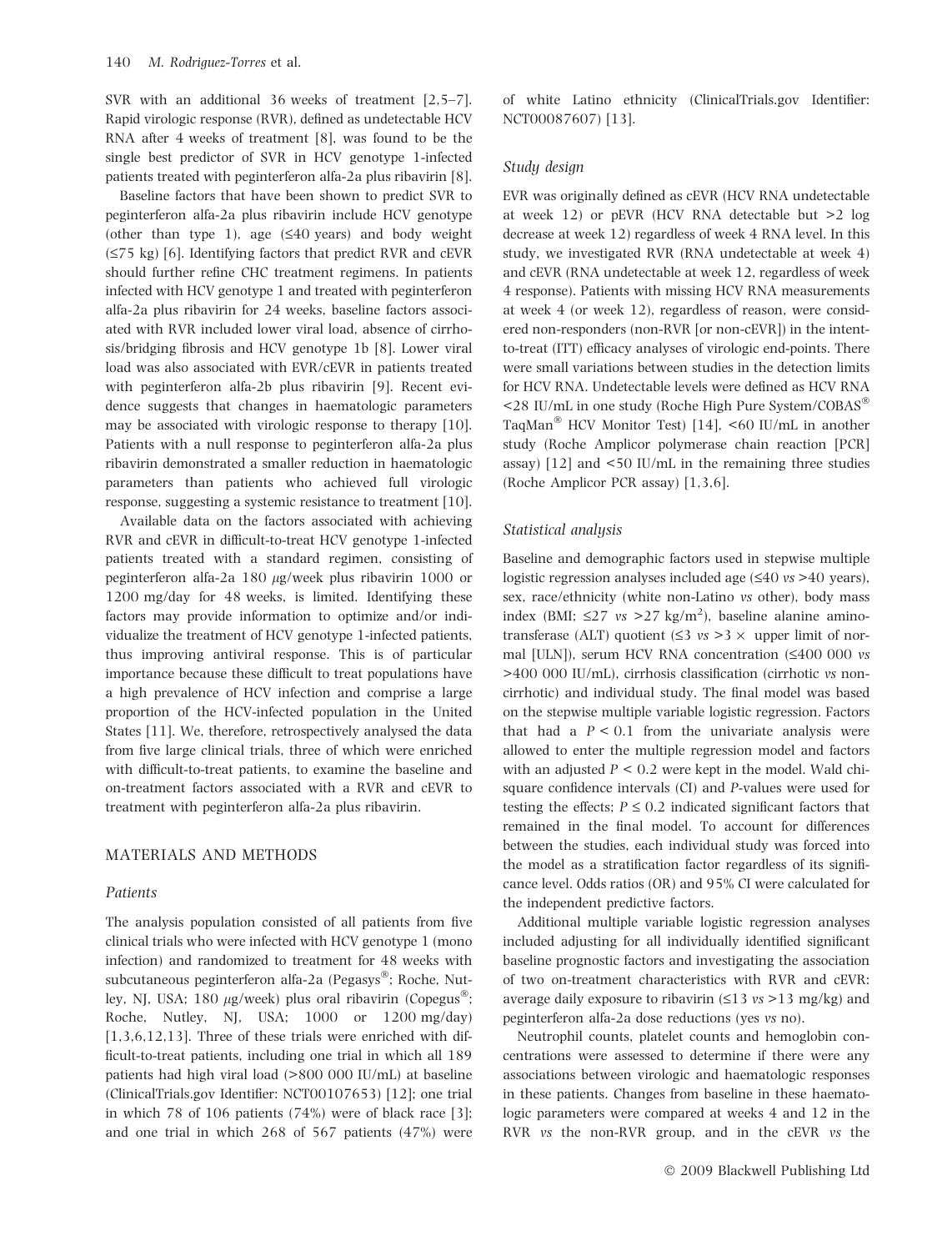non-cEVR group. Haematologic changes result from the systemic effects of peginterferon and ribavirin and, therefore, can serve as indirect (surrogate) measures of host responses to interferons and may also reflect drug exposure and adherence.

# RESULTS

#### Baseline characteristics

Patient demographics and characteristics at baseline are shown in Table 1. Of the 1550 patients treated with peginterferon alfa-2a plus ribavirin, 242 (15.6%) patients achieved RVR and 837 (54.0%) patients achieved cEVR (Table 1). The proportion of patients in the individual trials with a RVR ranged from 7.4% to 22.6%, while the proportion of patients with a cEVR ranged from 34.0% to 64.3% (Fig. 1). Patient baseline characteristics as a function of RVR and cEVR status and the P-values from the univariate analyses are presented in Table 2. In general, the patient characteristics that were more likely to be associated with achievement of RVR and cEVR were similar.

#### Patient disposition

Overall, a total of 16 patients (1%) and 40 patients (2.6%) withdrew from the study due to safety reasons by weeks 4 and 12, respectively. Seventeen patients (1.1%) and 44 patients (2.8%) withdrew due to non-safety reasons by weeks 4 and 12, respectively. Adverse events leading to withdrawal by week 4 included anaemia, chest pain, fatigue, rash, tongue oedema, headache, gastrointestinal events such as nausea and abdominal pain, and psychiatric effects such as aggression, suicide ideation and emotional instability.

## Multiple logistic regression analysis

The results of the multiple logistic regression analyses demonstrated that baseline factors independently associated with a RVR included serum HCV RNA £400 000 IU/mL (OR: 7.34; 95% CI 5.29–10.19; P < 0.0001), ALT quotient

Table 1 Patient demographics, baseline characteristics and average daily ribavirin dose for the total population, rapid virologic response group (RVR) and complete early virologic response group (cEVR)

| Characteristic                                                  | Total           | <b>RVR</b>      | <b>cEVR</b>     |
|-----------------------------------------------------------------|-----------------|-----------------|-----------------|
| Number of patients, $n$ (%)*                                    | 1550 (100.0)    | 242 (15.6)      | 837 (54.0)      |
| Sex, $n \ (\%)^{\dagger}$                                       |                 |                 |                 |
| Male                                                            | 1031 (66.5)     | 162(66.9)       | 549 (65.6)      |
| Age, years, mean $\pm$ SD                                       | $45.3 \pm 9.24$ | $42.2 \pm 9.99$ | $43.7 \pm 9.31$ |
| Age $\leq 40$ years, n $\left(\% \right)^{\dagger}$             | 438 (28.3)      | 100(41.3)       | 298 (35.6)      |
| Weight, kg, mean $\pm$ sd                                       | $82.4 \pm 18.1$ | $78.2 \pm 16.1$ | $81.1 \pm 17.8$ |
| Weight $\leq 75$ kg, n $(\%)^{\dagger}$                         | 567 (36.6)      | 104(43.0)       | 331 (39.5)      |
| BMI, kg/m <sup>2</sup> , mean $\pm$ SD                          | $28.0 \pm 5.35$ | $26.6 \pm 4.46$ | $27.5 \pm 5.23$ |
| BMI ≤27 kg/m <sup>2</sup> , n $(\%)^{\dagger}$                  | 734 (47.4)      | 140 (57.9)      | 435(52.0)       |
| Race, $n$ $(\%)^{\dagger}$                                      |                 |                 |                 |
| White non-Latino                                                | 1049 (67.7)     | 179 (74.0)      | 611 (73.0)      |
| White Latino                                                    | 296 (19.1)      | 39 $(16.1)$     | 141 (16.8)      |
| Black                                                           | 154 (9.9)       | 8(3.3)          | 47(5.6)         |
| Other                                                           | 51(3.3)         | 16(6.6)         | 38(4.5)         |
| ALT, $n$ $(\%)^{\dagger}$                                       |                 |                 |                 |
| ALT quotient $>3 \times$ ULN                                    | 362 (23.4)      | 79 (32.6)       | 225(26.9)       |
| HCV RNA, $log_{10}$ , mean $\pm$ sd                             | $6.2 \pm 0.71$  | $5.5 \pm 0.92$  | $6.1 \pm 0.79$  |
| Serum HCV RNA                                                   |                 |                 |                 |
| ≤400 000 IU/mL, $n$ (%) <sup>†</sup>                            | 296 (19.1)      | 125(51.7)       | 222(26.5)       |
| ≤800 000 IU/mL, $n$ (%)                                         | 476 (30.7)      | 154 (32.4)      | 310 (65.1)      |
| Cirrhotic classification, $n$ (%) <sup>†</sup>                  |                 |                 |                 |
| Cirrhotic                                                       | 240 (15.5)      | 25(10.3)        | 103(12.3)       |
| On-treatment average daily ribavirin dose, $n$ (%) <sup>†</sup> |                 |                 |                 |
| $\leq$ 13 mg/kg                                                 | 487 (31.4)      | 50(20.7)        | 251 (30.0)      |
| $>13$ mg/kg                                                     | 1063(68.6)      | 192 (79.3)      | 586 (70.0)      |

ALT, alanine aminotransferase; BMI, body mass index; SD, standard deviation; ULN, upper limit normal. \*% Calculated relative to the total population.  $\phi$  Calculated relative to RVR or cEVR groups.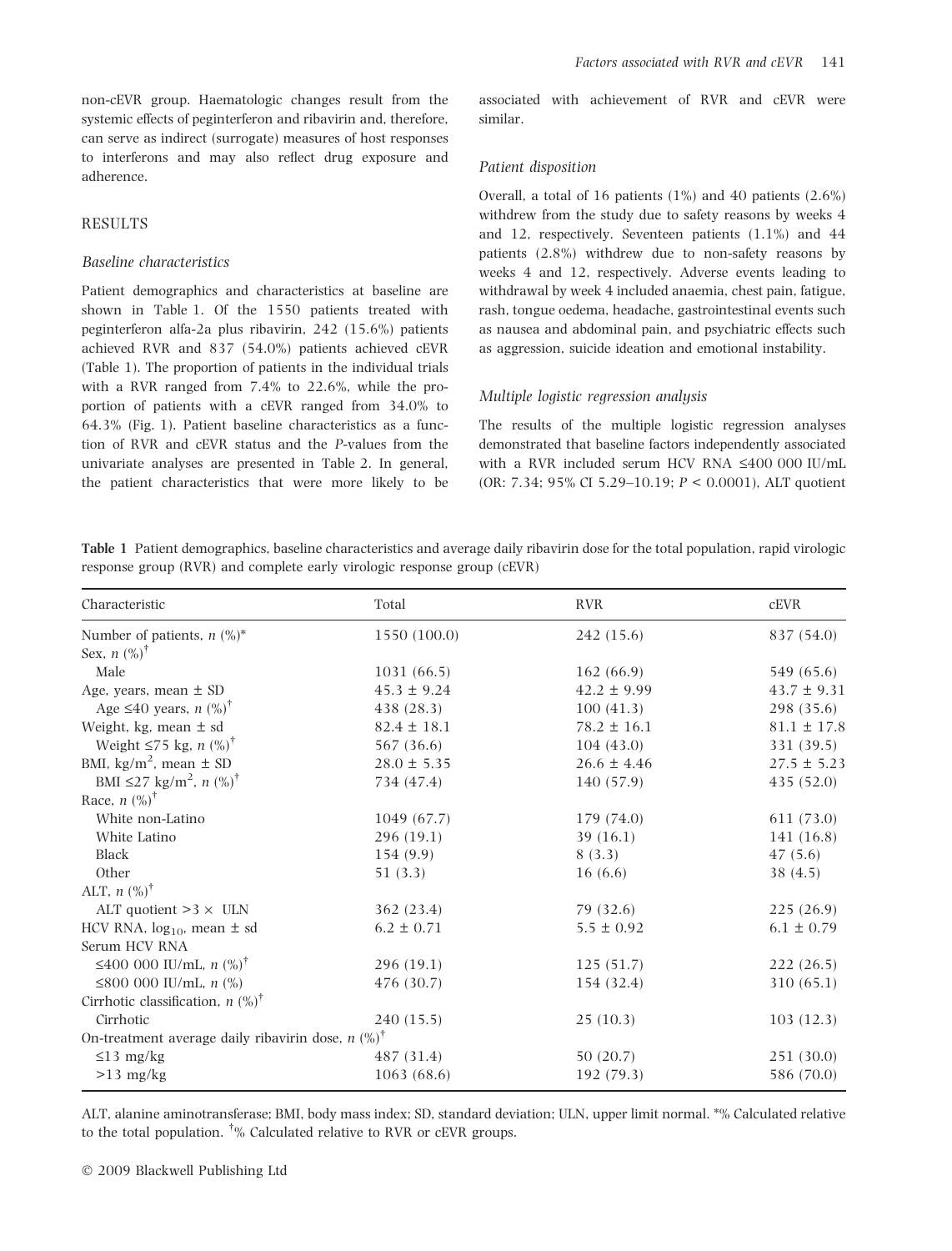

|                                           | <b>RVR</b> | <b>cEVR</b>             |            |                         |  |
|-------------------------------------------|------------|-------------------------|------------|-------------------------|--|
| Characteristic                            | n (%)      | $P$ -value <sup>†</sup> | n (%)      | $P$ -value <sup>†</sup> |  |
| Number of patients*                       | 242 (15.6) |                         | 837 (54.0) |                         |  |
| Sex                                       |            |                         |            |                         |  |
| Male                                      | 162 (15.7) | 0.8659                  | 549 (53.2) | 0.4235                  |  |
| Female                                    | 80 (15.4)  |                         | 288 (55.5) |                         |  |
| Age                                       |            |                         |            |                         |  |
| Age $\leq 40$ years                       | 100(22.8)  | < 0.0001                | 298 (68.0) | < 0.0001                |  |
| Age $>40$ years                           | 142 (12.8) |                         | 539 (48.5) |                         |  |
| Weight                                    |            |                         |            |                         |  |
| Weight $\leq 75$ kg                       | 104(18.3)  | 0.0268                  | 331 (58.4) | 0.0095                  |  |
| Weight $>75$ kg                           | 138 (14.0) |                         | 506 (51.5) |                         |  |
| <b>BMI</b>                                |            |                         |            |                         |  |
| BMI $\leq$ 27 kg/m <sup>2</sup>           | 140(19.1)  | 0.0009                  | 435 (59.3) | 0.0001                  |  |
| BMI > 27 kg/m <sup>2</sup>                | 102(12.8)  |                         | 393 (49.3) |                         |  |
| Race                                      |            |                         |            |                         |  |
| White non-Latino                          | 179 (17.1) | 0.0268                  | 611 (58.2) | < 0.0001                |  |
| White Latino                              | 39 (13.2)  |                         | 141 (47.6) |                         |  |
| <b>Black</b>                              | 8(5.2)     |                         | 47 (30.5)  |                         |  |
| Other                                     | 16(31.4)   |                         | 38 (74.5)  |                         |  |
| <b>ALT</b>                                |            |                         |            |                         |  |
| ALT quotient $\leq 3 \times$ ULN          | 163 (13.7) | 0.0002                  | 612(51.5)  | 0.0004                  |  |
| ALT quotient $>3 \times$ ULN              | 79 (21.8)  |                         | 225(62.2)  |                         |  |
| <b>HCV RNA</b>                            |            |                         |            |                         |  |
| Serum HCV RNA                             | 125(42.2)  | < 0.0001                | 222 (75.0) | < 0.0001                |  |
| $\leq$ 400 000 IU/mL                      |            |                         |            |                         |  |
| Serum HCV RNA                             | 117(9.3)   |                         | 615(49.1)  |                         |  |
| $>400$ 000 IU/mL                          |            |                         |            |                         |  |
| Cirrhotic classification                  |            |                         |            |                         |  |
| Non-cirrhotic                             | 217 (16.6) | 0.0167                  | 734 (56.0) | 0.0002                  |  |
| Cirrhotic                                 | 25(10.4)   |                         | 103(42.9)  |                         |  |
| On-treatment average daily ribavirin dose |            |                         |            |                         |  |
| $\leq$ 13 mg/kg/day                       | 50(10.7)   | 0.0001                  | 251 (47.7) | < 0.0001                |  |
| $>13$ mg/kg/day                           | 192 (17.7) |                         | 586 (57.2) |                         |  |
|                                           |            |                         |            |                         |  |

Fig. 1 Percentage of patients with rapid virologic response (RVR) or complete early virologic response (cEVR) in individual studies of peginterferon alfa-2a plus ribavirin intent-to-treat.

Table 2 Baseline characteristics and average daily ribavirin dose as a function of rapid virologic response (RVR) and complete early virologic response (cEVR)

ALT, alanine aminotransferase; BMI, body mass index; ULN, upper limit normal. \*% Calculated relative to the total population ( $n = 1550$ ). <sup>†</sup>P-value from univariate analysis.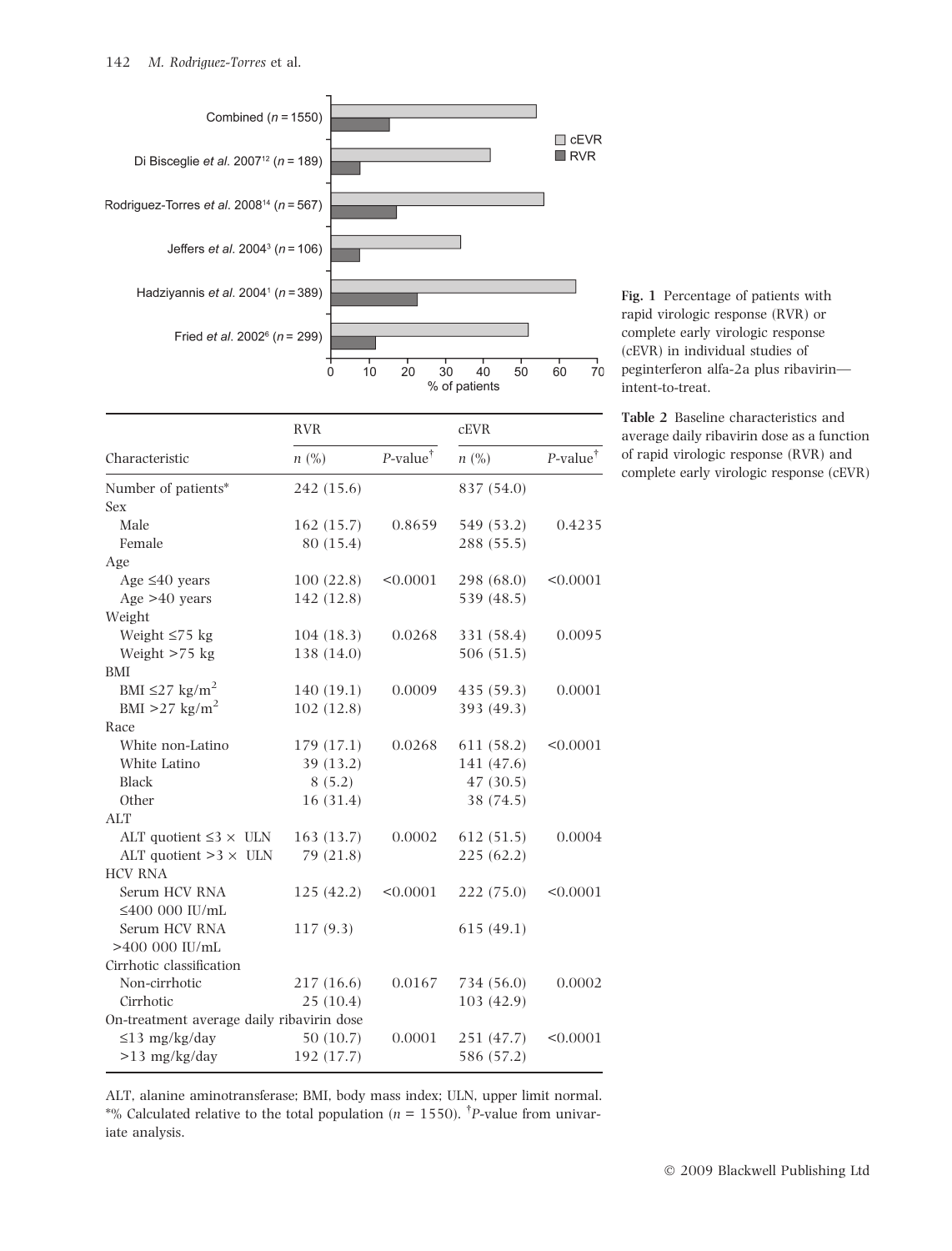|                                           | <b>RVR</b>           | <b>cEVR</b> |                     |             |  |
|-------------------------------------------|----------------------|-------------|---------------------|-------------|--|
| Factor                                    | OR (95% CI)          | $P$ -value* | OR (95% CI)         | $P$ -value* |  |
| Race                                      |                      |             |                     |             |  |
| White non-Latino vs other                 | $1.45(1.00-2.08)$    | 0.0474      | $1.61(1.25-2.06)$   | 0.0002      |  |
| Age                                       |                      |             |                     |             |  |
| $\leq 40$ vs > 40 years                   | $1.51(1.08-2.09)$    | 0.0145      | $1.81(1.40-2.32)$   | < 0.0001    |  |
| Baseline ALT quotient                     |                      |             |                     |             |  |
| $>3$ vs $\leq 3 \times$ ULN               | $2.06(1.47-2.89)$    | < 0.0001    | $1.61(1.24 - 2.10)$ | 0.0003      |  |
| Baseline serum HCV RNA                    |                      |             |                     |             |  |
| $\leq 400$ 000 ys >400 000 IU/mL          | $7.25(5.23 - 10.07)$ | < 0.0001    | $2.81(2.07-3.82)$   | < 0.0001    |  |
| Cirrhosis                                 |                      |             |                     |             |  |
| Non-cirrhotic vs cirrhotic                | $1.94(1.19-3.17)$    | 0.0077      | $1.96(1.44 - 2.68)$ | < 0.0001    |  |
| Individual study                          |                      | < 0.0001    |                     | < 0.0001    |  |
| Average daily ribavirin dose <sup>†</sup> |                      |             |                     |             |  |
| $>13$ mg/kg vs $\leq 13$ mg/kg)           | $1.69(1.17-2.43)$    | 0.0049      | $1.24(0.97-1.59)$   | 0.0907      |  |

Table 3 Summary of multiple logistic regression analysis for baseline factors and average daily ribavirin dose predictive of rapid virologic response (RVR) and complete early virologic response (cEVR)adjusting for significant baseline prognostic factors

ALT, alanine aminotransferase; CI, confidence intervals; OR, odds ratios; ULN, upper limit normal. \*A significance level of  $P \le 0.1$  was used to qualify entrance into the multiple logistic regression model, and factors with  $P \le 0.2$  were allowed to stay in the final model. Study was forced into the model, regardless of its significance. <sup>†</sup>On-treatment average daily ribavirin dose.

 $>3 \times$  ULN (OR: 2.01; 95% CI 1.43–2.81; P < 0.0001), noncirrhotic status (OR: 1.92; 95% CI 1.18–3.13; P = 0.0087), age  $\leq 40$  years (OR: 1.56; 95% CI 1.12–2.16;  $P = 0.0085$ ). white non-Latino race (OR: 1.41; 95% CI 0.98–2.03;  $P = 0.0666$ ) and individual study ( $P < 0.0001$ ). The same independent factors were associated with a cEVR in this analysis: baseline serum HCV RNA £400 000 IU/mL (OR: 2.81; 95% CI 2.07–3.81; P < 0.0001), non-cirrhotic status at baseline (OR: 1.95; 95% CI 1.43–2.65; P < 0.0001), age  $\leq$ 40 years (OR: 1.81; 95% CI 1.41-2.34; P < 0.0001), baseline ALT quotient  $>3 \times$  ULN (OR: 1.61; 95% CI 1.24– 2.09; P = 0.0003), white non-Latino race (OR: 1.59; 95% CI 1.24–2.04;  $P = 0.0002$ ) and individual study ( $P \le 0.0001$ ). In addition, BMI  $(\leq 27 \text{ vs } > 27 \text{ kg/m}^2)$  was associated with a cEVR in this analysis (OR: 1.21; 95% CI 0.97–1.50;  $P = 0.0925$ ). In this report we defined HCV RNA <400 000 IU/mL as low viral load. However, similar results were obtained when the analysis was repeated with higher HCV RNA cut-off levels  $(\leq 600\ 000\ vs\ > 60\ 000\ IU/mL$  and  $\leq 800$  000 vs  $> 800$  000 IU/mL). Also, similar results were also obtained when the analysis was repeated using different BMI cut-off levels (>25  $vs \le 25$  kg/m<sup>2</sup> and >30  $vs \le 30$  kg/m<sup>2</sup>) [M. Rodriguez-Torres, L.J. Jeffers, M.Y. Sheikh, L. Rossaro, V.A. Sey, F.M. Hamzeh and P. Martin, unpublished data].

After adjusting for significant risk factors in the baseline characteristics model (Table 3), multiple logistic regression analysis showed that compared with an average on-treatment daily ribavirin dose of  $\leq$ 13 mg/kg, an average on-treatment daily ribavirin dose of >13 mg/kg was a predictor of RVR (OR: 1.69; 95% CI 1.17–2.43;  $P = 0.0049$ ) and cEVR (OR: 1.24; 95% CI 0.97–1.59;  $P = 0.0907$ ). BMI

was associated with cEVR before, but was not after, adjusting for ribavirin exposure. BMI was not associated with RVR (Table 3). In contrast, peginterferon alfa-2a dose reduction (yes vs no) was not a predictor of RVR or cEVR.

#### Haematologic effects of peginterferon plus ribavirin

The association of other host pharmacodynamic effects of peginterferon and ribavirin with antiviral activity was investigated (Table 4). In the RVR and non-RVR groups, mean changes in neutrophil counts at weeks 4 and 12 decreased from baseline to a similar extent with no difference observed between the groups. In the cEVR and non-cEVR groups, mean changes in neutrophil counts at weeks 4 and 12 also decreased from baseline; however, the cEVR group had a greater decrease in neutrophil counts at week 12 than the non-cEVR group ( $P = 0.0003$ ). Platelet counts decreased from baseline at weeks 4 and 12 in all groups although the changes were not significant. Mean haemoglobin concentrations also decreased between weeks 4 and 12 in all groups. The decrease from baseline to week 12 in the cEVR group was greater than that in the non-cEVR group  $(P = 0.0160)$ . In the univariate analysis, body weight and on-treatment drug exposure were both associated with RVR and cEVR. The influence of these factors on the observed decreases in haematologic parameters between the response and non-response groups was analysed. After adjusting for body weight and on-treatment drug exposure, the decrease from baseline to week 12 in neutrophil counts and haemoglobin concentrations in the cEVR group compared with the non-cEVR group remained significant  $(P = 0.0008$  and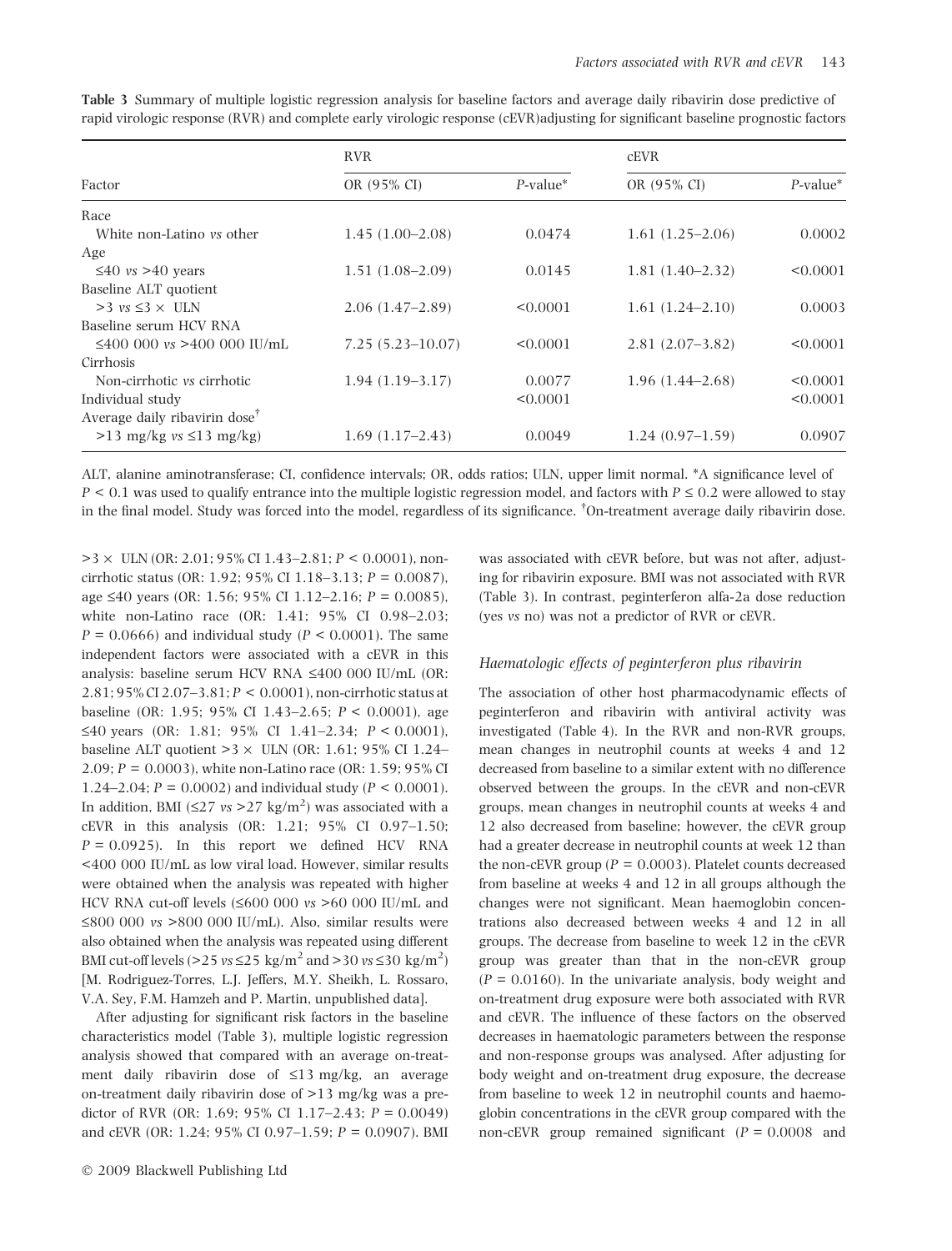|                                                 | <b>RVR</b>       |                                                     | Non-RVR          |                                               |                                  | <b>cEVR</b> |                                               | Non-cEVR         |                                             |                         |
|-------------------------------------------------|------------------|-----------------------------------------------------|------------------|-----------------------------------------------|----------------------------------|-------------|-----------------------------------------------|------------------|---------------------------------------------|-------------------------|
|                                                 | $\boldsymbol{n}$ | Change from<br>baseline                             | $\boldsymbol{n}$ | Change from<br>baseline                       | $P$ -value <sup>*</sup> <i>n</i> |             | Change from<br>baseline                       | $\boldsymbol{n}$ | Change from<br>baseline                     | $P$ -value <sup>†</sup> |
| Neutrophil count <sup>#</sup>                   |                  |                                                     |                  |                                               |                                  |             |                                               |                  |                                             |                         |
| Week 4                                          |                  | $228 - 1.8 \pm 1.35$                                |                  | $1246 - 2.0 \pm 1.39$                         |                                  |             | $801 -2.1 \pm 1.38$                           |                  | $673 -1.8 \pm 1.38$                         |                         |
|                                                 |                  | Week 12 230 $-1.9 \pm 1.77$                         |                  | $1236 - 2.0 \pm 1.65$                         | 0.7969                           |             | $826 - 2.2 \pm 1.52$                          |                  | $640 -1.8 \pm 1.82$                         | 0.0003                  |
| Platelet count <sup><math>\ddagger</math></sup> |                  |                                                     |                  |                                               |                                  |             |                                               |                  |                                             |                         |
| Week 4                                          |                  | $233 - 56.7 \pm 43.80$ 1243 $-47.2 \pm 46.90$ -     |                  |                                               |                                  |             | $805 -53.5 \pm 46.75$ 671 $-43.0 \pm 45.68$ - |                  |                                             |                         |
|                                                 |                  | Week 12 231 $-66.4 \pm 46.80$                       |                  | $1234 -66.1 \pm 49.73$ 0.4846                 |                                  |             | $824 - 70.7 \pm 50.74$ 641                    |                  | $-60.2 \pm 46.68$ 0.0859                    |                         |
| Haemoglobin concentration <sup>§</sup>          |                  |                                                     |                  |                                               |                                  |             |                                               |                  |                                             |                         |
| Week 4                                          |                  | $241 - 2.6 \pm 1.80$<br>Week 12 239 $-3.2 \pm 1.74$ |                  | $1300 -2.7 \pm 1.94$<br>$1279 - 3.2 \pm 1.84$ | 0.3827                           |             | $836 - 2.6 \pm 1.86$<br>$835 - 3.2 \pm 1.71$  |                  | $705 -2.8 \pm 1.99$<br>$683 - 3.2 \pm 1.96$ | -<br>0.0160             |

Table 4 Changes in neutrophil counts, platelet counts and haemoglobin concentration at weeks 4 and 12 in patients treated with peginterferon alfa-2a plus ribavirin

ANCOVA, analysis of covariance; cEVR, complete early virologic response; RVR, rapid virologic response; SD, standard deviation. Level of statistical significance for haematologic analysis set at 0.05. \*P-value for between RVR and non-RVR group change from baseline at week 12 based on ANCOVA with baseline values and responder group as covariates. <sup>†</sup>P-value for between cEVR and non-cEVR group change from baseline at week 12 based on ANCOVA with baseline values and responder group as covariates.  $\frac{1}{2} \times 10^3 / \mu L$ , mean  $\pm$  SD.  $\frac{1}{2}$ g/dL, mean  $\pm$  sd.

 $P = 0.0179$ , respectively); the decrease in platelet counts remained non-significant  $(P = 0.2093)$  [M. Rodriguez-Torres, L.J. Jeffers, M.Y. Sheikh, L. Rossaro, V.A. Sey, F.M. Hamzeh and P. Martin, unpublished data]. The results in the RVR and non-RVR groups also remained unchanged. This suggests that body weight and on-treatment drug exposure were not confounding factors in the observed haematologic changes between the response and non-response groups.

#### DISCUSSION

The response to antiviral therapy in HCV-infected patients is heterogeneous and, despite increases in SVR rates, treatment outcomes with peginterferon alfa-2a plus ribavirin are not optimal in certain patient populations and might still be improved [1,2]. Monitoring the early antiviral response to therapy can help identify those patients who are less likely to achieve SVR and therefore provide critical information for the overall management of patients with CHC.

Both RVR and cEVR are associated with the achievement of SVR in patients with CHC [15]. Identifying the baseline and on-treatment factors, both virus and patient related, that are associated with RVR and cEVR to therapy with peginterferon alfa-2a plus ribavirin may help predict a patient's response to treatment, as well as provide important information that can be used to improve viral outcomes [15– 17]. For example, the modification of baseline and/or on-treatment factors, such as drug dose, may help increase the likelihood of successful response to therapy. Furthermore, early identification of those patients who are unlikely to achieve RVR or cEVR may help to reduce unnecessary healthcare expenses and limit the side-effects associated with drug exposure.

The analysis presented here demonstrated that several patient characteristics, including lower serum HCV RNA, higher ALT quotient, absence of cirrhosis, younger age and white non-Latino race/ethnicity were associated with successful achievement of RVR and cEVR in patients infected with HCV genotype 1. In addition, lower BMI was associated with achieving cEVR. The effects of peginterferon-alfa 2a dose and ribavirin dose on RVR and cEVR were also analysed. Ribavirin dose was a predictor of RVR and cEVR, whereas peginterferon-alfa 2a dose or dose reduction was not. This finding is in agreement with previous studies that evaluated the effect of ribavirin dose reductions on virologic response rates in HCV genotype 1-infected patients [18]. Our analysis showed that, when combined with peginterferon alfa-2a 180  $\mu$ g/week, higher daily on-treatment ribavirin exposure increased the likelihood of achieving RVR and cEVR, even in difficult-to-treat patients infected with HCV genotype 1. Specifically, ribavirin exposure  $>13$  vs  $\leq 13$  mg/ kg/day was associated with a greater proportion of patients achieving RVR and cEVR (17.7% vs 10.7% and 57.2% vs 47.7%, respectively). Further analysis to determine the effect of average on-treatment daily ribavirin dose on the likelihood of RVR and cEVR suggested that a linear relationship existed up to  $\sim$ 12 and 10 mg/kg/day, respectively, after which the effect remained relatively constant (data not shown). However, cut-off points could not be identified since no clear inflection points were obtained. Individual study was also found to be predictive of RVR and cEVR even after adjusting for the effects of known factors such as Latino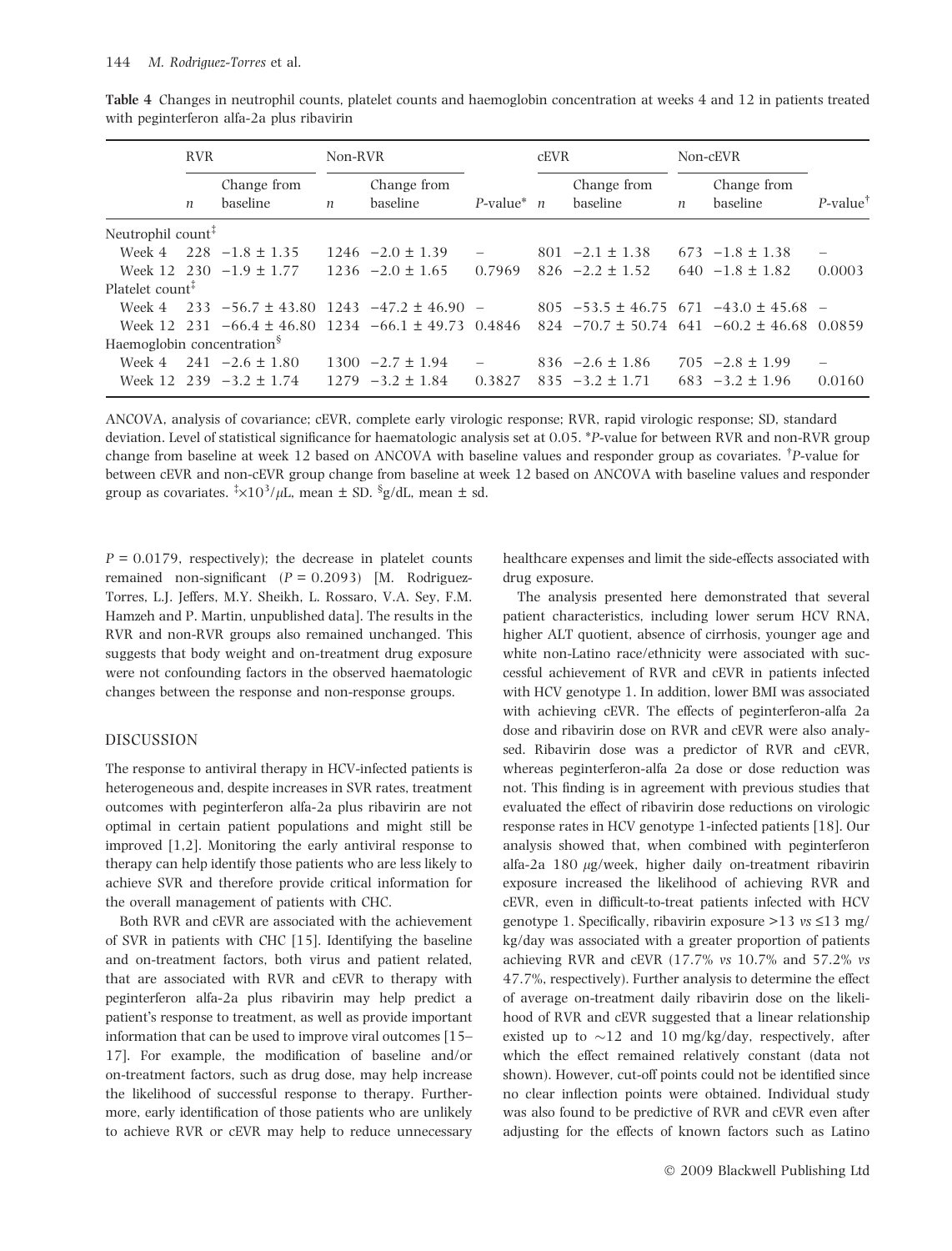ethnicity which accounted for  $\sim$ 50% of the LATINO study population [13]. Beyond the known factors (such as black or Latino ethnicity or having a large proportion of patients with a high baseline viral load), other unknown factors (such as differences between studies in time effects or improvements in HCV treatment practices over time) and variables such as different peginterferon and ribavirin dose adjustment protocols may have contributed to individual study being a predictive factor.

Limited data have been published regarding the factors associated with RVR and cEVR. A few studies have shown that in patients receiving peginterferon alfa plus ribavirin, lower viral load, younger age, lower body weight and absence of advanced fibrosis may be associated with a RVR [8,19–21]. Jensen et al. [8] conducted a post hoc analysis of 216 HCV genotype 1-infected patients randomized to 24 weeks of treatment with peginterferon alfa-2a 180  $\mu$ g/ week plus ribavirin either 800 mg/day (low dose) or 1000/ 1200 mg/day (standard dose), and showed that baseline viral load was a significant predictor of RVR. Although the overall RVR rate was 23.6%, patients with baseline HCV RNA <200 000 IU/mL, 200 000–600 000 IU/mL and >600 000 IU/mL had RVR rates of 49.1%, 26.0% and 9.2%, respectively. Statistical analysis showed that, relative to patients with baseline HCV RNA >600 000 IU/mL, those patients with HCV RNA <200 000 IU/mL (OR: 9.7; 95% CI 4.2–22.5;  $P < 0.0001$  or 200 000–600 000 IU/mL (OR: 3.6; 95% CI 1.5–9.1;  $P = 0.0057$ ) were significantly more likely to achieve RVR. Overall, SVR rates were considerably higher in patients who achieved RVR than in those patients who did not (89% vs 19%), and RVR was a significant predictor of SVR (OR: 23.7; 95% CI 9.1–61.7; P < 0.0001). In addition, patients infected with HCV subtype 1b were more likely to achieve RVR than those patients infected with HCV subtype 1a (OR: 1.8; 95% CI 0.9–3.7; P = 0.095). A lack of RVR was also associated with liver fibrosis or cirrhosis. More recently, in a multicenter study conducted in the south of Italy, 696 HCV genotype 1-infected patients were randomized to treatment with peginterferon alfa-2a or alfa-2b, each plus ribavirin, for either 48 weeks or for an individualized duration based on the time at which HCV RNA undetectability was first achieved [20]. In univariate analysis, young age ( $P = 0.004$ ), low baseline viral load ( $P = 0.0001$ ) and fibrosis stage  $\leq$  2 (P = 0.0001) were associated with RVR. In multivariate analysis, HCV RNA levels <400 000 IU/mL (OR: 2.27; 95% CI 1.49–3.41) and absence of advanced fibrosis (OR: 1.40;  $95\%$  CI 1.15–1.64) were independently associated with achieving a RVR. Lower baseline viral load (<400 000 IU/mL) was also the only significant factor associated with a RVR (OR: 3.052; 95% CI 1.706–5.458) in 200 previously untreated Taiwanese patients infected with HCV genotype 1 who were randomized to treatment with peginterferon alfa-2a plus ribavirin for either 24 or 48 weeks [21]. While our results are in agreement with these studies, we believe the analysis reported here is the first

to include an ethnically diverse cohort that is representative of the general CHC population.

Haematologic adverse effects are relatively common when interferons are combined with ribavirin [22] and can also reflect a patient's response to therapy. In patients receiving peginterferon/ribavirin, haematologic changes can be considered a marker of pharmacodynamic effects, and may correlate with anti-HCV activities. Similarly, a lack of a haematologic effect may indicate a poor response to therapy. Indeed, it has recently been reported that null virologic response to combination therapy is associated with a blunted haematologic response, suggesting null responders are resistant to interferon therapy [10]. In our analysis, neutrophil counts, platelet counts and haemoglobin concentrations decreased from baseline to weeks 4 and 12 in all groups. While there was no difference in haematologic response between the RVR and non-RVR groups, significantly greater decreases in haematologic parameters at week 12 were shown in patients who achieved cEVR when compared with those patients who did not achieve cEVR. The absence of any observable difference in haematologic sideeffects between the RVR and non-RVR groups may be due to the smaller proportion of patients achieving RVR. Alternatively, it could be due to the nadir of haematologic adverse events occurring later than 4 weeks (6–8 weeks) [12]. In addition, the body's ability to mount a haematologic proliferation response may have been able to compensate during the early phase of therapy, thus masking the pharmacodynamic effects of the treatment. The observed blunted response to combination therapy in the non-cEVR group suggests that patient factors may be partly responsible for the individual variability in the systemic response to peginterferon and/or ribavirin. Analysis of these patient factors may prove useful in improving treatment outcomes, as well as further our understanding of the pharmacokinetic/pharmacodynamic relationship between drug dose and antiviral response. For example, patients who required dose reductions may be more likely to be responders than non-responders, thus suggesting that antiviral response and haematologic effects are, in essence, the pharmacodynamic effects of interferons and ribavirin. Furthermore, it may also reflect a different pharmacokinetic profile in these patients, as well as indirectly correlate with adherence and total exposure [23,24].

In the current analysis, 16% of patients achieved RVR. This rate is lower than the rates reported in other studies [8,20,21] and is likely due to the number of studies in this analysis that were enriched with patient populations that are considered more difficult to treat. For example, patients with viral loads >400 000 and >800 000 IU/mL comprised  $\sim$ 81% and 70% of the total study population, respectively; black patients and white Latino patients comprised  $\sim$ 30%, which is reflective of the general CHC population. Furthermore, the heterogeneous characteristics of the patients among the five studies included in this analysis are also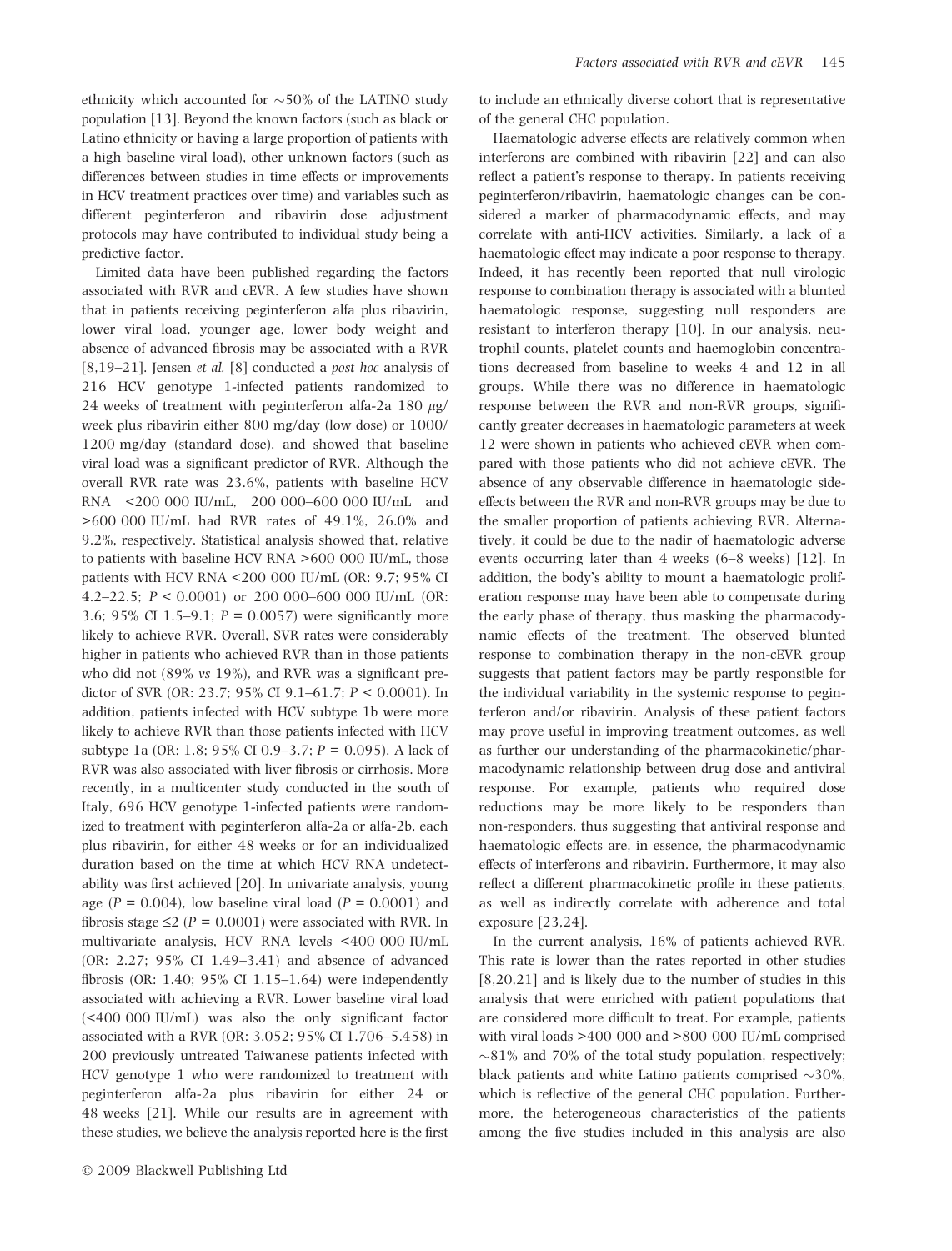likely to contribute to the range of RVR rates observed (7–23%). In fact, in the two trials with the lowest RVR rates, the majority of patients were black [3] or had a high baseline viral load (>800 000 IU/mL) [12]. In contrast, the study with the highest RVR rate had a relatively small proportion of patients with poor prognostic markers [1]. Thus, by including a diverse range of populations that more closely represents the prevalence distribution of HCV infection in the United States, our analysis provides a meaningful assessment of the virologic response rates to treatment with peginterferon alfa-2a plus ribavirin, and underscores the need to develop more effective treatment strategies for these patients.

In this retrospective analysis, we demonstrated that baseline and on-treatment factors, including lower serum HCV RNA concentration, higher ALT quotient, absence of cirrhosis, younger age, white non-Latino ethnicity and daily on-treatment ribavirin dose >13 mg/kg, were independently associated with achieving RVR and cEVR in patients infected with HCV genotype 1 and treated with peginterferon alfa-2a plus ribavirin for 48 weeks. There is a need to improve further the efficacy of combination therapy, as well as limit the associated side-effects and healthcare costs, especially in those patient populations considered difficult to treat. Optimizing the antiviral response is crucial for accomplishing these goals. Since ribavirin dose is one of the only modifiable factors identified in this analysis that is associated with an increase in RVR and cEVR, physicians may be advised to maintain a higher ribavirin dose to increase the likelihood of achieving SVR. Thus, identifying the predictors of response to peginterferon alfa-2a plus ribavirin therapy and tailoring treatment regimens for individual patients based on their risk profile may be one approach for achieving maximum antiviral response. These findings will need to be supported by large, prospective clinical studies that are designed to evaluate whether SVR rates can be increased by modifying baseline or on-treatment factors.

## ACKNOWLEDGEMENTS

The authors thank Ellen Lenz, PhD, of Roche for statistical support and Paul MacCallum, PhD, of Envision Scientific Solutions for editorial assistance.

Authors' declaration of personal interests: (i) D. Jensen has served as a consultant and an advisory board member for Roche, Vertex, Abbott and Boehringer-Ingelheim, and has received research funding from Roche, Vertex, Boehringer-Ingelheim and Schering-Plough. R. Chung has served as a consultant for Roche and has received research funding from Roche. M. Sulkowski has served as a speaker and a consultant for Roche and Schering, and has received research funding from John Hopkins University. M. Rodriguez-Torres has served as a speaker for Roche and an advisory board member for Roche, Pharmasset, Anadys, Vertex, Abbott and Merck, and has received research funding from Roche, Vertex, Bristol, HGS, Glaxo, Idera, Intarcia, Virochem Pharma, Novartis, Wyeth and Abbott, (ii) F.M. Hamzeh is an employee of Roche.

Declaration of funding interests: (i) This study was funded in full by Roche, (ii) The writing of this paper was funded in part by Roche, (iii) Initial data analyses were undertaken by Ellen Lenz, PhD who is an employee of Roche and received funding from Roche, (iv) Writing support was provided by Paul MacCallum, PhD of Envision Scientific Solutions and funded by Roche.

#### **REFERENCES**

- 1 Hadziyannis SJ, Sette Jr H, Morgan TR et al. Peginterferon- $\alpha$ 2a and ribavirin combination therapy in chronic hepatitis C: a randomized study of treatment duration and ribavirin dose. Ann Intern Med 2004; 140(5): 346–355.
- 2 Lee SS, Heathcote EJ, Reddy KR et al. Prognostic factors and early predictability of sustained viral response with peginterferon alfa-2a (40KD). J Hepatol 2002; 37(4): 500– 506.
- 3 Jeffers LJ, Cassidy W, Howell CD, Hu S, Reddy KR. Peginterferon alfa-2a (40 kd) and ribavirin for black American patients with chronic HCV genotype 1. Hepatology 2004; 39(6): 1702–1708.
- 4 Civeira MP, Prieto J. Early predictors of response to treatment in patients with chronic hepatitis C. J Hepatol 1999; 31(Suppl. 1): 237–243.
- 5 Davis GL, Wong JB, McHutchison JG, Manns MP, Harvey J, Albrecht J. Early virologic response to treatment with peginterferon alfa-2b plus ribavirin in patients with chronic hepatitis C. Hepatology 2003; 38(3): 645–652.
- 6 Fried MW, Shiffman ML, Reddy KR et al. Peginterferon alfa-2a plus ribavirin for chronic hepatitis C virus infection. N Engl J Med 2002; 347(13): 975–982.
- 7 Manns MP, McHutchison JG, Gordon SC et al. Peginterferon alfa-2b plus ribavirin compared with interferon alfa-2b plus ribavirin for initial treatment of chronic hepatitis C: a randomised trial. Lancet 2001; 358(9286): 958–965.
- 8 Jensen DM, Morgan TR, Marcellin P et al. Early identification of HCV genotype 1 patients responding to 24 weeks peginterferon a-2a (40 kd)/ribavirin therapy. Hepatology 2006; 43(5): 954–960.
- 9 Gheorghe L, Iacob S, Sporea I et al. Efficacy, tolerability and predictive factors for early and sustained virologic response in patients treated with weight-based dosing regimen of PegIFN alpha-2b ribavirin in real-life healthcare setting. J Gastrointestin Liver Dis 2007; 16(1): 23–29.
- 10 Lindsay KL, Morishima C, Wright EC et al. Blunted cytopenias and weight loss: new correlates of virologic null response to re-treatment of chronic hepatitis C. Clin Gastroenterol Hepatol 2008; 6(2): 234–241.
- 11 Nainan OV, Alter MJ, Kruszon-Moran D et al. Hepatitis C virus genotypes and viral concentrations in participants of a general population survey in the United States. Gastroenterology 2006; 131(2): 478–484.
- 12 Di Bisceglie AM, Ghalib RH, Hamzeh FM, Rustgi VK. Early virologic response after peginterferon alpha-2a plus ribavirin or peginterferon alpha-2b plus ribavirin treatment in